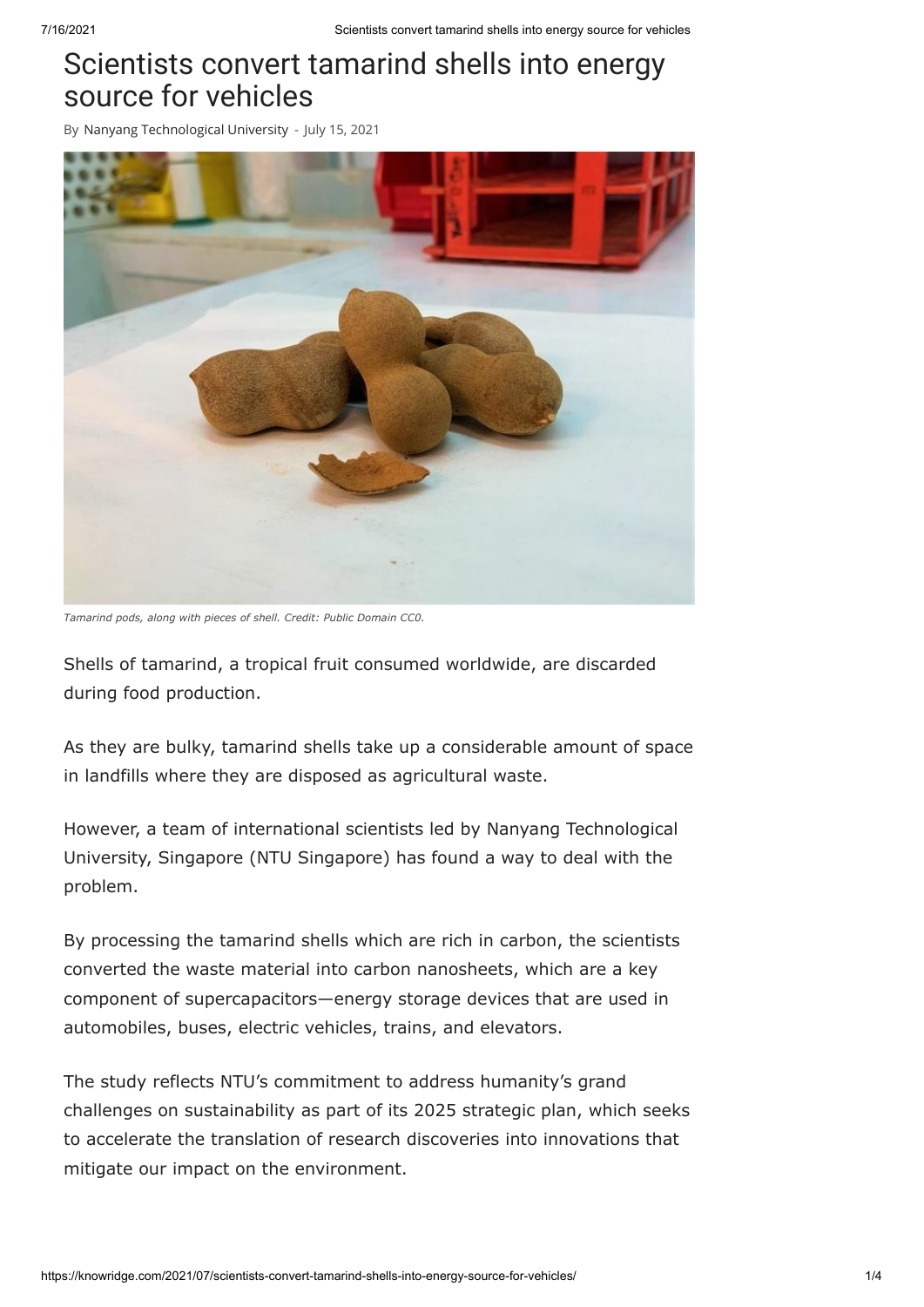The team, made up of researchers from NTU Singapore, the Western Norway University of Applied Sciences in Norway, and Alagappa University in India, believes that these nanosheets, when scaled up, could be an eco-friendly alternative to their industrially produced counterparts, and cut down on waste at the same time.

Assistant Professor (Steve) Cuong Dang, from NTU's School of Electrical and Electronic Engineering, who led the study, said:

"Through a series of analysis, we found that the performance of our tamarind shell-derived nanosheets was comparable to their industrially made counterparts in terms of porous structure and electrochemical properties.

The process to make the nanosheets is also the standard method to produce active carbon nanosheets."

Professor G. Ravi, Head, Department of Physics, who co-authored the study with Asst Prof Dr. R. Yuvakkumar, who are both from Alagappa University, said:

"The use of tamarind shells may reduce the amount of space required for landfills, especially in regions in Asia such as India, one of the world's largest producers of tamarind, which is also grappling with waste disposal issues."

The study was published in the peer-reviewed scientific journal [Chemosphere](https://doi.org/10.1016/j.chemosphere.2021.131033).

### **The step-by-step recipe for carbon nanosheets**

To manufacture the carbon nanosheets, the researchers first washed tamarind fruit shells and dried them at 100°C for around six hours, before grinding them into powder.

The scientists then baked the powder in a furnace for 150 minutes at 700- 900 degrees Celsius in the absence of oxygen to convert them into ultrathin sheets of carbon known as nanosheets.

Tamarind shells are rich in carbon and porous in nature, making them an ideal material from which to manufacture carbon nanosheets.